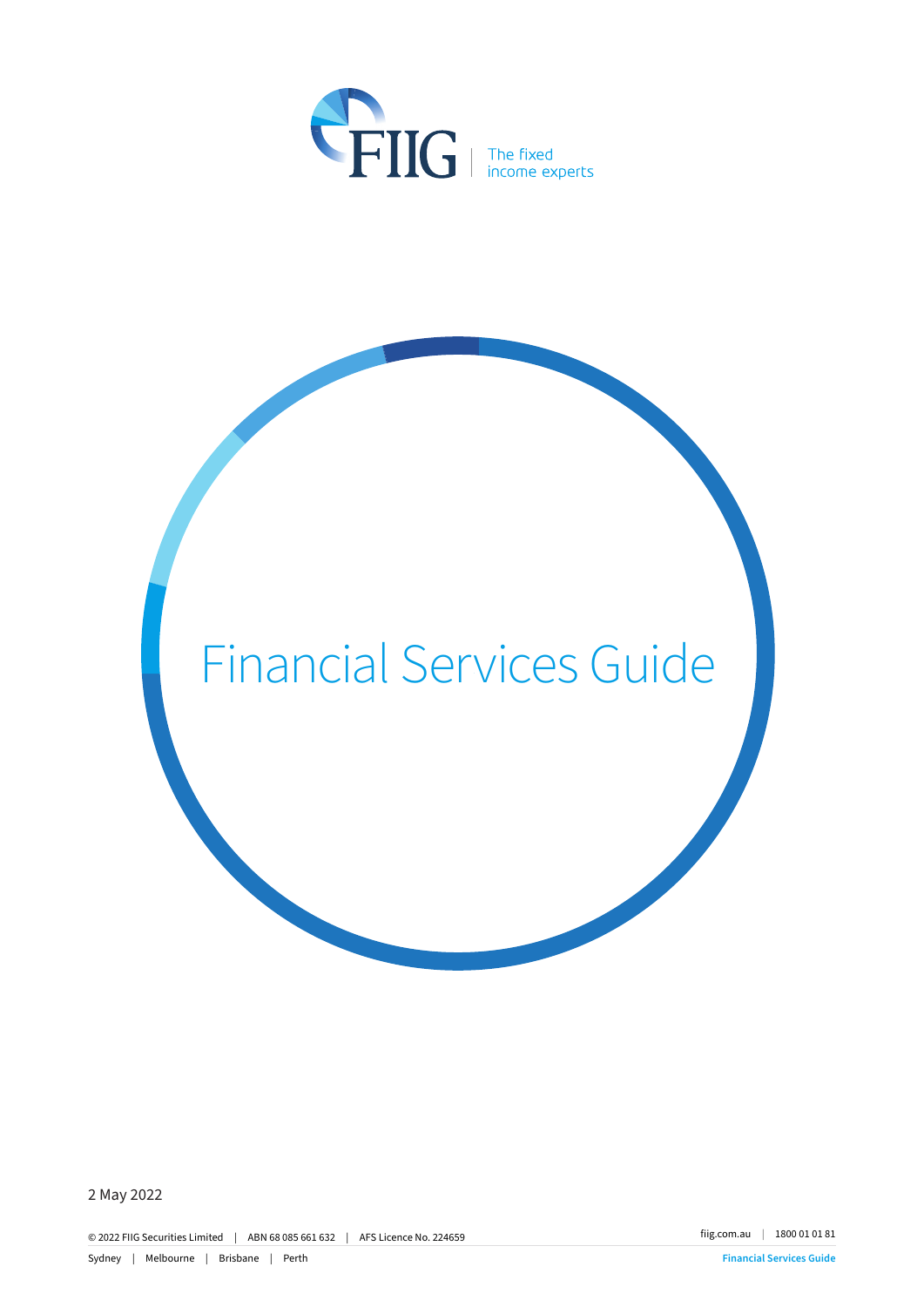# **Contents**

| Introduction                                                  |  |
|---------------------------------------------------------------|--|
| Before you use our services                                   |  |
| Terms and Conditions of dealing with FIIG Securities Limited. |  |
| <b>Privacy Policy and Collection Statement</b>                |  |
| Contacting                                                    |  |

#### **IMPORTANT INFORMATION**

FIIG Securities Limited ('FIIG') provides general financial product advice only. As a result, this document, and any information or advice, has been provided by FIIG without considering one or more of your objectives, financial situation and needs. Because of this, you should, before acting on any information or advice from FIIG, consider the appropriateness of the information or advice having regard to your objectives, financial situation and needs. If this document, any information or any advice, relates to the acquisition, or possible acquisition, of a particular financial product, you should obtain a product disclosure statement relating to the product and consider the statement before making any decision about whether to acquire the product. Neither FIIG, nor any of its directors, authorised representatives, employees, or agents, make any representation or warranty as to the reliability, accuracy, or completeness, of this document, any information or any advice. Nor do they accept any liability or responsibility arising in any way (including negligence) for errors in, or omissions from, this document, information or advice. FIIG, its employees and related parties earn fees and revenue from dealing in the securities as principal and foreign exchange projects or otherwise and may have an interest in any securities mentioned in this document. Any reference to credit ratings of companies, entities or financial products must only be relied upon by a 'wholesale client' as that term is defined in section 761G of the Corporations Act 2001 (Cth). FIIG strongly recommends that you seek independent accounting, financial, taxation and legal advice, tailored to your specific objectives, financial situation and needs, prior to making any investment decision. FIIG does not provide tax advice and is not a registered tax agent or tax or financial advisor, nor are any of FIIG's employees or authorised representatives. FIIG does not make a market in the securities or products that may be referred to in this document. A copy of FIIG's current Financial Services Guide is available at www.fiig.com.au/fsg.

An investment in notes, bonds or securities should not be compared to a bank deposit. Notes, bonds and securities have a greater risk of loss of some or all of an investor's capital when compared to bank deposits. Past performance of any product described in any communication from FIIG is not a reliable indication of future performance. Forecasts contained in this document are predictive in character and based on assumptions, such as a 2.5% p.a. assumed rate of inflation (unless otherwise specified), foreign exchange rates, or forward interest rate curves generally available at the time, and no reliance should be placed on the accuracy of any forecast information. The actual results may differ substantially from the forecasts and are subject to change without further notice. FIIG may quote to you an estimated yield when you purchase a bond. This yield may be calculated by FIIG on either A) a yield to maturity date basis; or B) a yield to early redemption date basis. Some bond issuances include multiple early redemption dates and prices, therefore the realised yield earned by you on the bond may differ from the yield estimated or quoted by FIIG at the time of your purchase. The information in this document is strictly confidential. If you are not the intended recipient of the information contained in this document, you may not disclose or use the information in any way. No liability is accepted for any unauthorised use of the information contained in this document. FIIG is the owner of the copyright material in this document unless otherwise specified.

# **Contact us**

info@fiig.com.au 1800 01 01 81

## **Sydney**

Level 24 60 Martin Place Sydney New South Wales 2000 Australia

T 1800 01 01 81 F +61 2 9697 8799

## **Melbourne**

Level 35 120 Collins Street Melbourne Victoria 3000 Australia

T 1800 01 01 81 F +61 3 8668 8899

#### **Brisbane**

Level 31 1 Eagle Street Brisbane Queensland 4000 Australia

T 1800 01 01 81 F +61 7 3231 6699

## **Perth**

Level 1 131 St Georges Terrace Perth Western Australia 6000 Australia

T 1800 01 01 81 F +61 8 9421 8599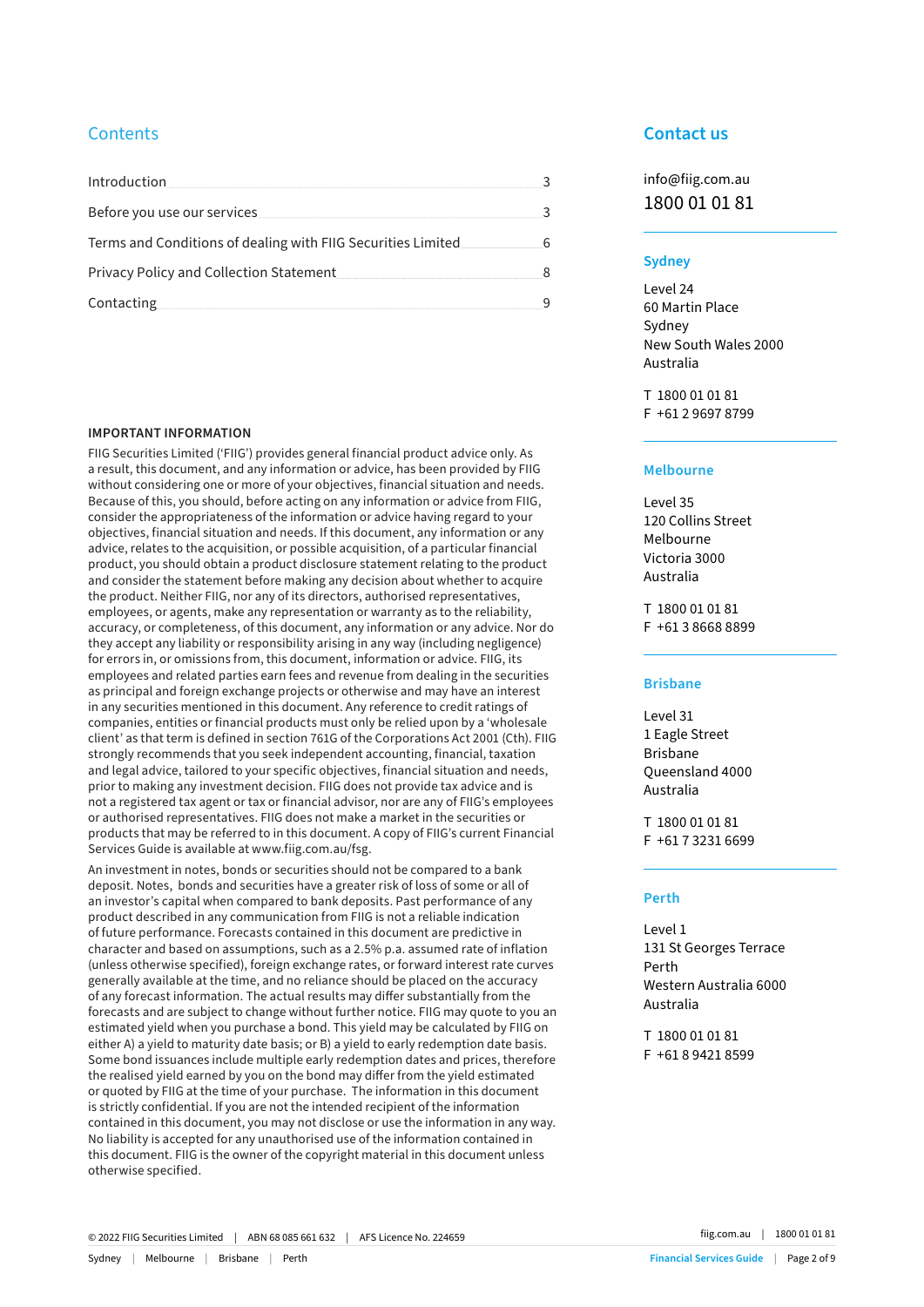# **Introduction**

This Financial Services Guide ("FSG") has been prepared to inform you of the services offered by FIIG Securities Limited ("FIIG"), how FIIG operates, how FIIG is paid, how FIIG deals with client complaints, any interests, associations or relationships that could influence FIIG and to assist you in deciding whether to use any of the services offered by FIIG.

As part of FIIG's services, FIIG may also provide you with a disclosure document. A disclosure document is required to be provided if the financial product is being acquired from the issuer of the product (i.e. the product is a new product) and in some circumstances where you are purchasing the product from a person to whom it was issued during the previous 12 months. A disclosure document will provide information about the product and the issuer, including the cost of the product and risks associated in acquiring the product, necessary for you to decide whether the product is suitable for you to purchase.

If you require additional information or clarification, please do not hesitate to contact us, as follows:

FIIG Securities Limited – at any of FIIG's office addresses or contact details listed at the beginning of this FSG.

Email: **info@fiig.com.au** Website: **www.fiig.com.au**

## **Before you use our services**

## **Who is FIIG Securities Limited?**

FIIG Securities Limited is Australia's largest specialist fixed income dealer. FIIG is a public unlisted company, and holds Australian Financial Services Licence No 224659 issued by the Australian Securities and Investment Commission ("ASIC").

FIIG was established in 1998 and has offices in Sydney, Melbourne, Brisbane and Perth.

FIIG provides general advice only and specialises in dealing in fixed income financial products, such as term deposits, government and semi-government debentures and bonds, corporate debentures and bonds including hybrids, deposit and payment products, as well as foreign exchange contracts, and managed investment schemes excluding investor directed portfolio services. FIIG is privately owned and not owned by any financial institution.

#### **Services offered by FIIG**

FIIG is licensed by ASIC and provides the following financial services to wholesale and retail clients:

- a. deal in financial products, including by issuing, applying for, acquiring, varying or disposing of a financial product on behalf of another person;
- b. provide general financial product advice; and
- c. provide custodial, administration and settlement services for financial products.

The general financial product advice provided by FIIG relates primarily to fixed income financial products and foreign exchange contracts and will not be based upon the client's individual financial circumstances, objectives or needs. As a result, clients should, before acting upon any advice from FIIG, consider whether or not FIIG's advice and any proposed investments in financial products are appropriate to the

client's individual financial circumstances, objectives or needs. Where applicable, clients should obtain and read the disclosure document of a financial product (if any) in its entirety before deciding whether or not to invest in that product and retain it for future reference. FIIG strongly recommends that you seek independent accounting, financial, taxation and legal advice tailored to your specific objectives, financial situation or needs, prior to making any investment decision.

For wholesale clients (as defined in section 761G of the Corporations Act 2001 (Cth)), who are Australian residents for tax purposes, FIIG also provides:

- Managed Income Portfolio Service (MIPS) through a Managed Portfolio Account in accordance with the MIPS Information Memorandum; and
- b. Small Parcel Trading service in accordance with the Client Custody Terms and Conditions, whereby a client can acquire a partial interest in the bond.

Partial interests in bonds will not be transferrable to any successor custodian and will be subject to the voting rights of other clients who also hold a partial interest in the bond.

#### **How FIIG operates**

FIIG operates as a dealer in fixed income financial products and foreign exchange contracts. FIIG's role is to assist clients to invest in fixed income financial products and foreign exchange contracts as well as to buy and sell fixed income financial products and foreign exchange products.

FIIG provides general financial product advice in the form of suggestions, recommendations or advice about a recommended portfolio of fixed income financial products and foreign exchange contracts.

When using FIIG's services, you will be assisted by a representative who has been employed by and acts on behalf of FIIG. Instructions may be provided to the representative by telephone, email, online, facsimile or post. FIIG maintains a record of its clients' investments as well as any written correspondence relating to these investments. These files are all available for your examination if required.

When a fixed income financial product is acquired by a FIIG client and held in custody by FIIG for the client, the beneficial interest in that product, at all times, vests in the client. FIIG will hold the product as a custodian and will be subject to the client's instructions to deal with the product as directed, unless agreed otherwise. This means, for example, if the client instructs FIIG as custodian that the product is to be sold, FIIG must transfer the product in accordance with the client's instructions and subject to the terms of the Client Custody Agreement.

In MIPS, FIIG holds the investments as custodian (other than the Funding Account(s), as that term is defined in the MIPS Information Memorandum, and term deposit investments which may be held directly in your name) and is subject to your instructions to manage your Managed Portfolio Account(s) in accordance with one or more of the Investment Programs as set out in the MIPS Information Memorandum. A Custody and Administration Fee will be charged to each of your Funding Account(s) for holding your investments or securities in custody.

## **The basis upon which FIIG will deal with you**

Except when you open a FIIG Managed Portfolio Account(s),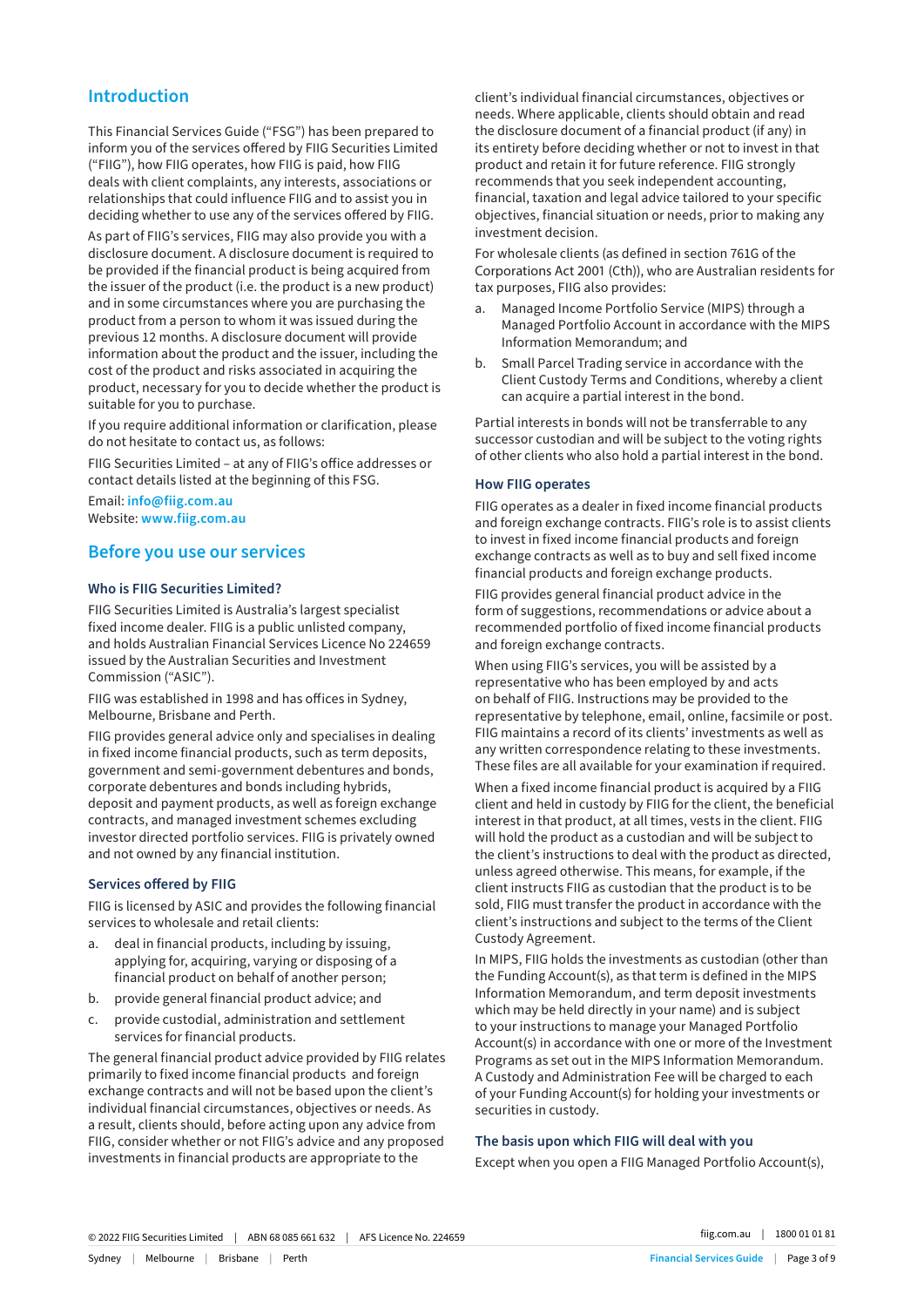FIIG will only deal with you and act upon your instructions on the basis of the terms and conditions, set out below. FIIG will act upon your written, oral or electronic instructions to purchase, rollover or sell financial products including foreign exchange contracts. In so doing, FIIG will usually act as the counterparty (that is, the seller or buyer of the product including foreign exchange contracts).

FIIG will also act upon your instructions in relation to opening, making, rolling-over, redeeming or reinvesting term deposit investments. If you fail to provide FIIG with written, oral or electronic instructions for an existing term deposit investment, then (subject to the policy of the issuer of the financial product or the Authorised Deposit-taking Institution) FIIG will arrange for your investment to be repaid. In doing these things in relation to term deposit investments, FIIG acts as your agent. FIIG does not act as the agent of the issuers of financial products, or Authorised Deposit-taking Institutions, and is not responsible for any payments to be made by them to you.

In circumstances, where an issuer requires a client's consent in order to amend the terms of a product FIIG will act upon your written, oral or electronic instructions to consent, refuse consent or refrain from voting.

For wholesale clients who acquire bonds in a Parcel Sizes that are less than the Legal Denomination of the bond, FIIG will calculate the total amount of votes and vote on the Clients behalf having regard to the net result of that calculation.

#### **FIIG does not provide tax advice**

The assessable income, or capital gain, or both, on financial products may be taxed in circumstances where the income or gain may not be received until a subsequent period. This can have cash flow consequences depending upon your personal financial situation. FIIG strongly recommends that you seek independent accounting, financial, taxation and legal advice, tailored to your specific objectives, financial situation or needs, prior to making any investment decision. FIIG does not provide tax advice and is not a registered tax agent or tax (financial) advisor, nor are any of FIIG's staff or authorised representatives.

#### **US Foreign Account Tax Compliance Act ("FATCA")**

FIIG is registered as a Reporting Australian Financial Institution under the Inter-Governmental Agreement between the Australian and US governments ("IGA") in relation to FATCA.

FIIG will conduct due diligence on clients to comply with FIIG's obligations under the IGA. If requested by FIIG, you will need to provide certain FATCA related information and/or documentation.

FIIG is required to report information in respect of certain clients to the Australian Taxation Office (ATO). Broadly, FIIG will report to the ATO information in respect of clients who are U.S. citizens or residents, certain types of U.S. entities or certain types of non-U.S. entities that are controlled by one or more U.S. citizens or residents, and will also report information to the ATO on any payments made to "Nonparticipating Financial Institutions", as that term is defined in the IGA. If a client does not provide FIIG with the required information and/or documentation upon request, FIIG may be required to report information in respect of that client to the ATO. In accordance with the IGA, the ATO will share

information reported to it by Reporting Australian Financial Institutions (as defined in the IGA) with the U.S. Internal Revenue Service.

Clients should consult with their tax adviser for further information on how FIIG's due diligence and reporting obligations under the IGA may affect them.

## **How is FIIG paid?**

FIIG derives income from eight (8) categories of transactions by its clients or services, as follows:

1. Acting as principal: Where you instruct FIIG to sell or buy a financial product including foreign exchange contracts, FIIG acts as the counterparty (that is, the seller or purchaser) of the financial product, and makes a margin from the difference between the purchase price and sale price (e.g. by FIIG purchasing the financial product at a price and then selling it to you at a higher price or vice versa). The price quoted to you by FIIG for the purchase or sale of a financial product is net of FIIG's margin.

FIIG's margin may depend upon the liquidity, credit rating, size and duration of the financial product as well as settlement risk and will therefore vary from product to product. These transactions may be executed and settled over-the-counter (OTC) or on an exchange such as the Australian Securities Exchange (ASX).

When acting as counterparty in transactions with you, FIIG may sell you financial products which it owns on its own account and FIIG may purchase from you financial products to hold on its own account.

- 2. Acting as a broker for deposit products and cash management accounts: FIIG acts as a broker of deposit facilities and cash management accounts offered by Authorised Deposit-taking Institutions ("ADI"), whereby FIIG will make a margin on the interest rate offered on the deposit. The interest rates quoted to you by FIIG on deposits, are net of FIIG's margin. The bank or financial institution providing the deposit facility is responsible for paying FIIG the margin, which is likely to be 0.25% or less of the yield received on the deposit. Macquarie Bank Limited is one ADI with which FIIG has entered into such an arrangement.
- 3. Acting as a broker for listed securities: FIIG acts as a dealer of financial products listed on an exchange such as the ASX including listed hybrids, debt securities and bonds, whereby FIIG will charge you brokerage when we buy or sell these financial products for you. The amount of the brokerage depends upon the size of the transaction, the nature of the financial products and the level of service and will usually be a percentage of the total consideration. FIIG has entered into an Execution and Clearing Agreement with Etrade Australia Securities Ltd to settle and clear all ASX transactions.
- 4. Distributing new issues or products: FIIG acts as the distributor of new issues of financial products arranged by FIIG or by third parties, whereby FIIG may be paid a fee or margin by the issuer or third party at the time of issue to clients and an ongoing management fee. In these instances, the fee payable differs with each issue. The fee will be disclosed in the disclosure document for the issue and is likely to be in the range of 0.25% to 3.00% of the amount issued. The amount paid by FIIG to its employees in respect of their services is not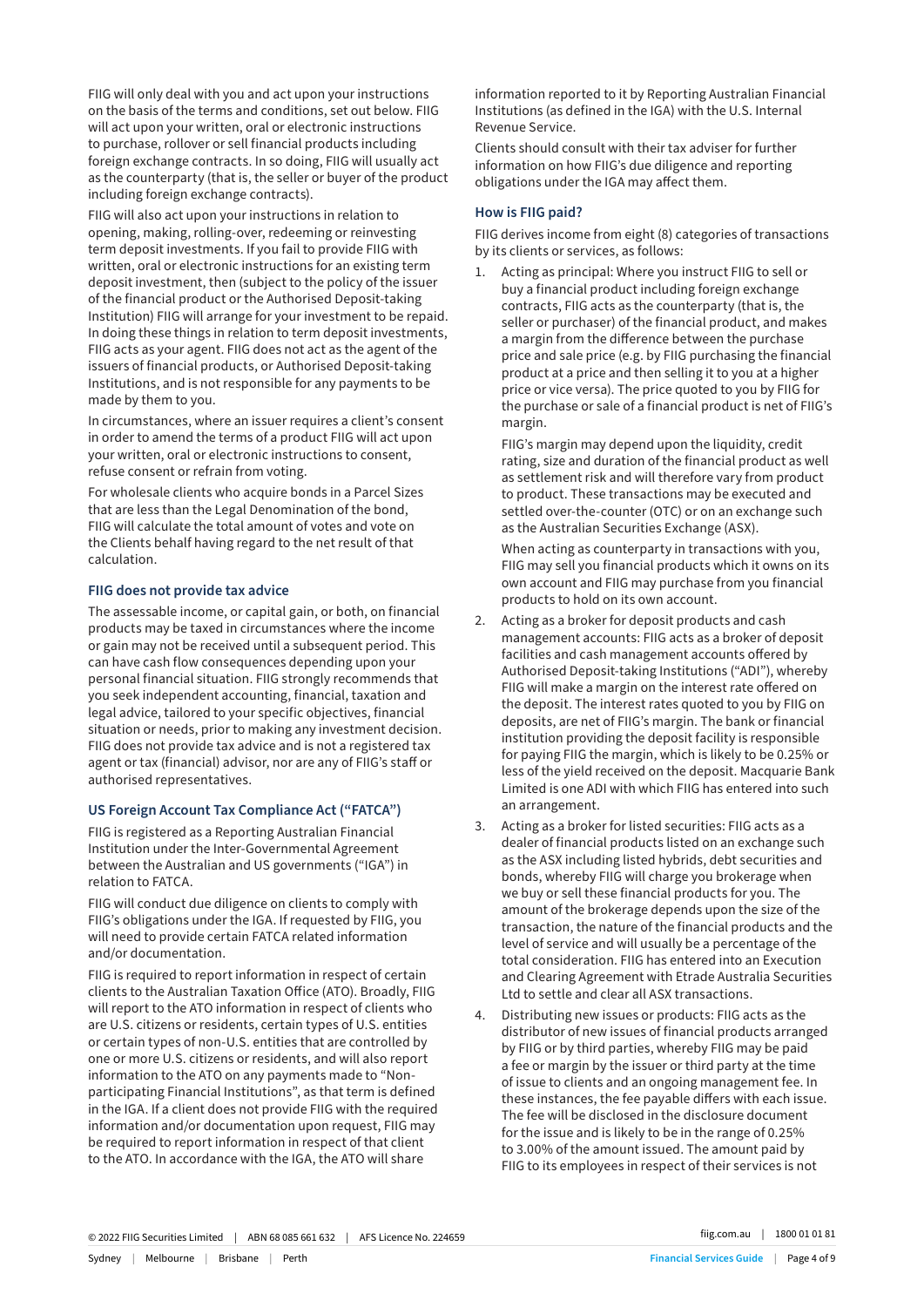affected by the fee received by FIIG from third parties. Rather, FIIG employees are paid a salary plus a periodic bonus based in part upon the revenue generated by that person relating to the provision of services. The bonus to FIIG's representatives will be paid from (and therefore be less than) the margins or fee paid to FIIG.

- 5. Custodial, Administration and Settlement services: FIIG may provide custodial, administration and settlement services whereby your assets are held in custody in FIIG's account with FIIG's custodial service provider (currently JP Morgan Chase). As part of these services, FIIG may provide or facilitate reporting services on your holdings, valuations, coupon payments and corporate actions. FIIG may charge fees in connection with these services. The fee amount will be disclosed to you:
	- at the time you open a custody account with FIIG and enter into the Client Custody Agreement; or
	- at a later time if notified in accordance with the terms of the Client Custody Agreement where FIIG increases fees, introduces new fees or changes the frequency at which fees are payable by you. The fees that may be payable by you in connection with the custodial and settlement services include:
	- a Custody and Administration Fee calculated daily on the aggregate value of assets held for you in each custody account you have opened with FIIG. FIIG may, in its reasonable discretion, adopt any valuation policies and procedures for the purposes of determining the value of your assets.

The Custody and Administration Fee payable will be calculated on the basis of the following table:

| <b>Custody and</b><br><b>Administration Fee</b> | Aggregate value of the<br><b>Client's Assets</b> |
|-------------------------------------------------|--------------------------------------------------|
| $0.20\%$ pa                                     | For the first \$500,000                          |
| $0.14\%$ pa                                     | For the next \$1.5m                              |
| $0.09\%$ pa                                     | For the next \$3m                                |
| $0.06\%$ pa                                     | For amounts over \$5m                            |

The Custody and Administration Fee for each custody account is subject to a minimum monthly amount equal to:

- i. if the Client has a Funding Account (as that term is defined in the Client Custody Agreement), \$20; or
- ii. otherwise, \$30.
	- a "Dishonour Fee" of \$60 if the bank account maintained in your name for the purposes of a custody account under the Client Custody Agreement has insufficient funds to make required payments at the time FIIG attempts to directly debit that account in accordance with your instructions. This Dishonour Fee is payable once per month for a maximum of three (3) successive months in which FIIG unsuccessfully attempts to directly debit the account.
	- an "In-Specie Transfer Fee" if assets held on custody for you (where permitted pursuant to the terms of the Client Custody Agreement) for each asset that is

transferred to an external custodian. The amount of this In-Specie Transfer Fee will:

- i. be determined by FIIG and notified to you on a case by case basis, having regard to the parcel size and the settlement process required in each instance; and
- ii. will not exceed \$300 per asset or security that is transferred in-specie.
- 6. Referral Fees: FIIG may also receive fees, margins, commissions, or other benefits or advantages, from a third party who FIIG referred you to if you transact with that third party or use their services. Any such referring fees are not fixed or based upon a set formula but will be paid from (and therefore be less than) the margins or commissions received by the third party. Particulars of the referral remuneration will be disclosed (if required) before any financial service is provided to you by a third party.
- 7. FIIG may also pay fees, commissions, or other benefits or advantages, to a third party who referred you to FIIG or to someone nominated by the third party, if you transact. Any such referring fees are not fixed or based upon a set formula but will be paid from (and therefore be less than) the margins or commission paid to FIIG set out above.
- 8. MIPS: FIIG provides an income-focused managed investment service to wholesale clients, giving you access to professional investment management while allowing you to retain beneficial ownership of your fixed income financial products.

FIIG will charge a Management Fee and Custody and Administration Fee on the value of the investments in each of your Managed Portfolio Accounts. These fees will be charged to each of your Funding Accounts (as that term is defined in the MIPS Information Memorandum).

9. Foreign exchange contracts: Where you convert one currency to another currency, buy or sell a financial product, or whenever a coupon, maturity or other corporate action event is paid to you for a financial product, and you have instructed FIIG to convert all or part of the purchase price, sale price, coupon, maturity or other corporate action event to another currency, FIIG will act as the counterparty (that is the seller or the buyer) of the currency under a foreign exchange contract with you. The foreign exchange rate provided to you will reflect the rate FIIG obtains in third party spot foreign exchange contracts plus an amount to compensate FIIG for pre and post trade services, the cost of processing and settlement, maintaining appropriate infrastructure and risk management.

You may request particulars of any of FIIG's above forms of income from FIIG before any financial service is provided to you.

## **Remuneration to FIIG's Representatives**

FIIG remunerates its representatives by a salary, plus a periodic bonus if certain key performance (both financial and non-financial) indicators are satisfied. The bonus to FIIG's representatives will be paid from the revenues earned by FIIG.

## **Asset Valuations / Reporting**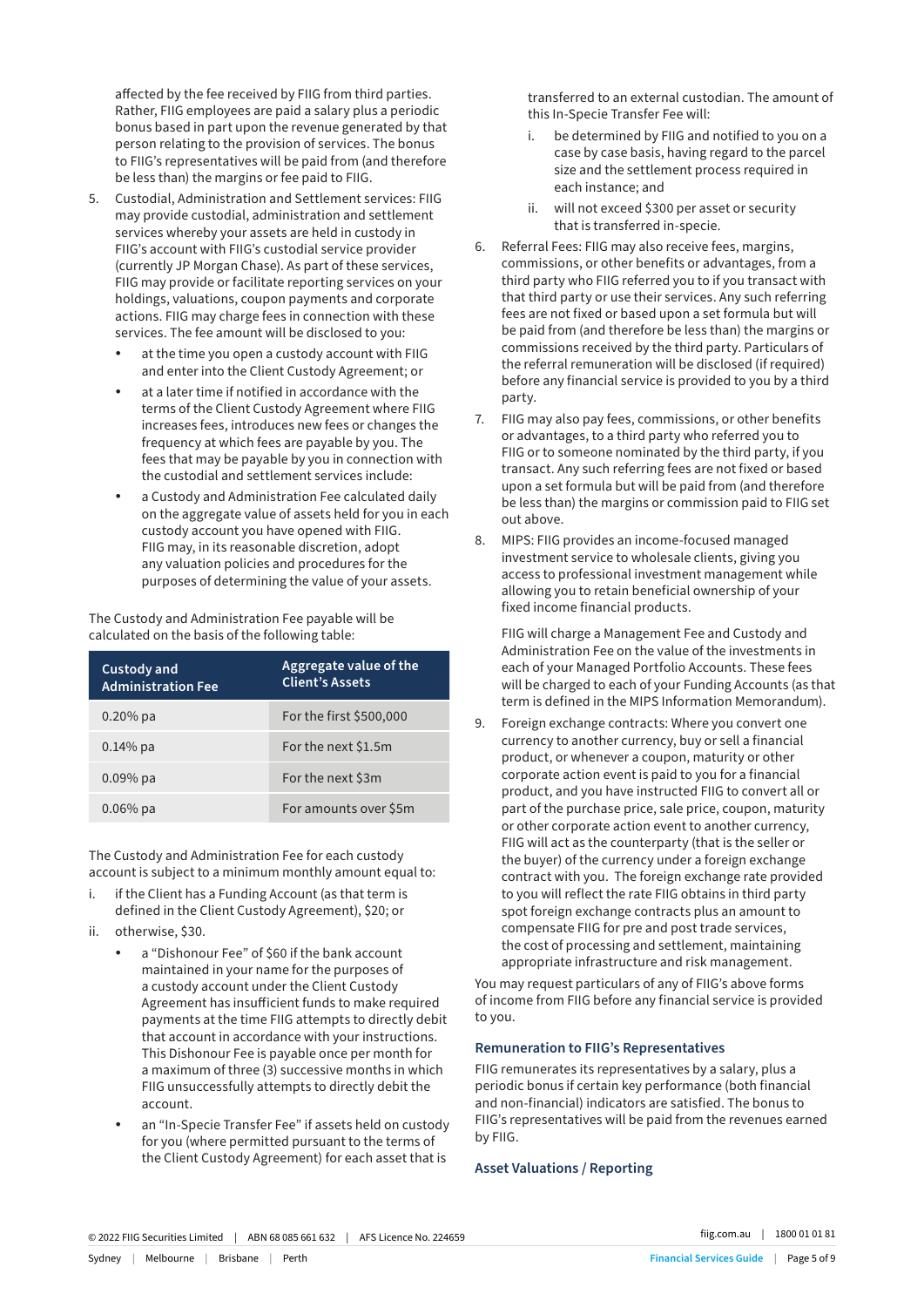FIIG will determine the valuation of your fixed income financial products for the purposes of providing you with reports showing the value of your holdings. FIIG may in its reasonable discretion, adopt any valuation policies and procedures for the purposes of: (1) determining the value of your fixed income financial products in your account; and (2) calculating any relevant fees from time to time.

FIIG may, in determining the value of your assets, use an independent valuation provider to provide fixed income pricing data and valuations (a "Supplier"). Suppliers determine the value of fixed income financial products using a combination of actual transaction data and relative value analysis ("Valuation Data").

You are required to give certain acknowledgments and undertakings regarding the use of Valuation Data provided by FIIG. In addition you are required to indemnify FIIG (for the benefit of a Supplier) for certain claims or losses suffered in respect of the use of any services or information you have received in your dealings with FIIG, or any service, report, analysis or publication derived therefrom.

Where amounts are converted from one currency to another, it uses a consistent method for determining foreign exchange rates for the purposes of Austraclear, Euroclear and any other settlements agencies. Rates used in transactions affecting the Client will be provided to the Client in their Monthly Statement.

#### **FIIG's Client Trust Account**

FIIG operates Client Trust Accounts for money received from you for the payment and acquisition of financial products and the receipt of coupons and maturities from financial product issuers. You do not receive any interest earned on money deposited in FIIG's Client Trust Account unless otherwise agreed between you and FIIG, any interest paid on these trust accounts is retained by FIIG.

FIIG will obtain a written authority from you requesting and authorising FIIG to:

- 1. withdraw money from FIIG Client Trust Accounts in order to make payments for transactions or investments by you, or your nominees, in accordance with contract notes and trade confirmations issued by FIIG;
- 2. deposit financial products and deposit payments products in custody in designated sub-accounts with FIIG's custodial service providers;
- 3. deposit financial products and deposit payment products in custody with Authorised Deposit-taking Institutions; and
- 4. if you have entered into a Client Custody Agreement with FIIG, deposit financial products and deposit payment products in custody with FIIG.

#### **FIIG's Custodial, Administration and Settlement Services**

FIIG provides custodial, administration and settlement services whereby your assets can be held in safe custody in FIIG's account with FIIG's custodial service provider. Before these services are provided by FIIG, you will need to enter into a Client Custody Agreement with FIIG. The beneficial ownership of your assets held in custody remains with you at all times. Your assets can only be bought, sold, or otherwise dealt with, on your instructions to FIIG. FIIG charges fees for custodial, administration and settlement services, as set out in the Client Custody Agreement.

Alternatively, you can make independent arrangements for

the safe custody of your assets by appointing the custodian of your choice including opening your own custody account direct with FIIG's custodial service provider.

#### **Are there any interests, associations or relationships that could influence FIIG?**

FIIG is privately owned and not owned by any financial institution. As a result, FIIG is able to source financial products from a very broad range of financial institutions, product providers, originators and issuers. When acting as counterparty in transactions with FIIG's clients, FIIG may sell financial products which it owns on its own account. Conversely, FIIG may purchase financial products to hold on its own account.

FIIG and Macquarie Bank Limited (ABN 46 008 583 542; AFSL 237504) are parties to an arrangement under which FIIG will make a margin on the interest rate offered on the Funding Account (as that term is defined in the Client Custody Agreement) issued by Macquarie Bank Limited to you in connection with custodial and settlement services.

## **How does FIIG deal with the Anti-Money Laundering and Counter-Terrorism Financing Act 2006 (Cth) ("AML/CTF Act")?**

FIIG has an obligation under the AML/CTF Act to verify your identity before we can provide you with any financial services.

FIIG will let you know what documentation you will need to present to satisfy the customer identification requirements of the AML/CTF Act.

#### **Dispute resolution**

FIIG's goal is client satisfaction and FIIG has established procedures for internal and external dispute resolution, including membership of an ASIC approved independent dispute resolution centre.

If you have a complaint about the service provided to you, please take the following steps:

- 1. Please contact your representative and let him or her know the details of your complaint.
- 2. If your complaint is not satisfactorily resolved within three (3) days, please contact Legal and Compliance on +61 (0)7 3231 6603 or +61 (0)7 3231 6662 or email compliance@fiig.com.au.

Alternatively, put your complaint in writing and send it to GPO Box 1186, Brisbane, QLD, 4001. We will try to resolve your complaint quickly and fairly.

#### **Professional indemnity insurance**

FIIG maintains professional indemnity insurance that satisfies the requirements for compensation arrangements under section 912B of the Corporations Act 2001 (Cth). Subject to its terms and conditions, the policy provides cover for civil liability resulting from third party claims concerning the services provided by FIIG and its employees and representatives, including former employees and representatives (during the time that they were employed or engaged by FIIG).

# **Terms and Conditions of dealing with FIIG Securities Limited**

If you become FIIG's client (the 'Client') for the financial services described in this FSG, FIIG will provide those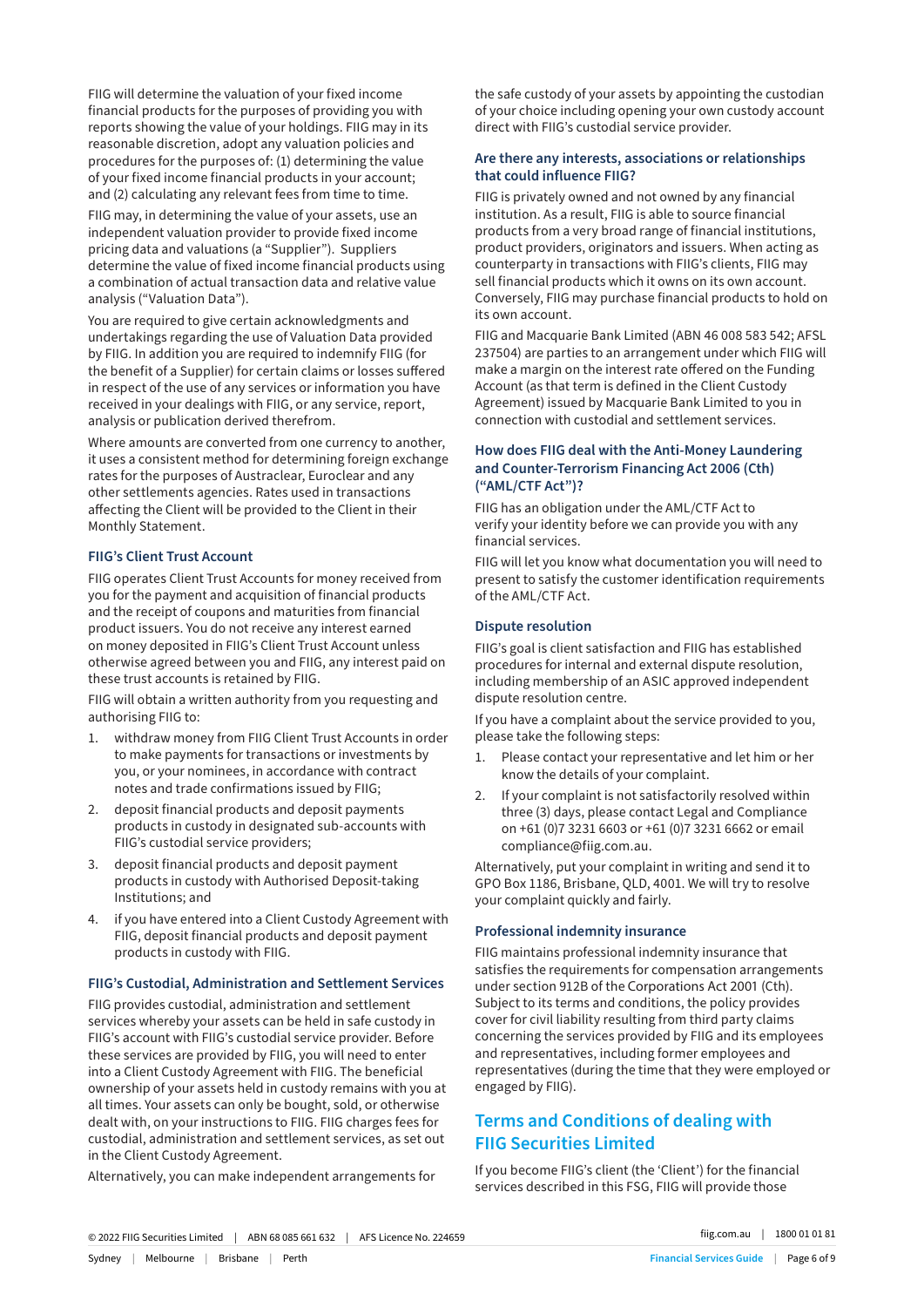services in accordance with the following terms and conditions, together with the terms and conditions specified in other relevant documents including, as may be applicable to you:

- the FIIG Client Account Application Form;
- the Client Custody Agreement Terms and Conditions;
- the MIPS Information Memorandum; and
- Opening a Managed Portfolio Account Application Form.
- 1. The Client acknowledges that they have received and read FIIG's Financial Services Guide.
- 2. The Client acknowledges that:
	- a. (General advice only) FIIG Securities Limited ('FIIG') provides general financial product advice only. As a result, this document, and any information or advice in the document or provided by FIIG from time to time, is provided by FIIG without taking account of your objectives, financial situation and needs. Because of this, you should, before acting on any advice from FIIG, consider the appropriateness of the advice, having regard to your objectives, financial situation and needs. If this document, or any other such advice, relates to the acquisition, or possible acquisition, of a particular financial product, you should obtain a product disclosure statement relating to the product and consider the statement before making any decision about whether to acquire the product.
	- b. Subject to the application of the Corporations Act 2001 (Cth) neither FIIG, nor any of its directors, authorised representatives, employees, or agents, makes any representation or warranty as to the reliability, accuracy, or completeness, of this document or any advice provided by FIIG. To the maximum extent permitted by law, none of these parties accept any liability or responsibility arising in any way (including negligence) for errors in, or omissions from, this document or such advice.
	- c. (Credit ratings) Any reference to credit ratings of companies, entities or financial products in any document or advice provided by FIIG must only be relied upon by a 'wholesale client' as that term is defined in section 761G of the Corporations Act 2001 (Cth).
	- d. (No market making) FIIG does not make a market in the securities or financial products that may be referred to in this document.
	- e. FIIG strongly recommends that you seek independent accounting, financial, taxation and legal advice, tailored to your specific objectives, financial situation or needs, prior to making any investment decision.
- 3. The Client has authorised FIIG to act on the Client's written, electronic or oral instructions to purchase, make, rollover, sell, redeem or reinvest fixed income financial products.
- 4. If the Client fails to provide FIIG with written, electronic or oral instructions for the Client's existing financial products, term deposits or investments, then (subject to the policy of the issuer of the financial product or the Authorised Deposit-taking Institution) the Client has authorised FIIG to repay the moneys into the Client's

account.

- 5. If the product was acquired in a Parcel Size that is less than the Legal Denomination of the product, FIIG will calculate the total amount of votes and vote on the Clients behalf having regard to the net result of that calculation.
- 6. The Client acknowledges and agrees that FIIG is not responsible for any payments to be made by issuers of financial products or Authorised Deposit-taking Institutions to the Client.
- 7. The Client acknowledges and agrees that FIIG may act as a principal or counterparty in any purchase or sale of financial products by the Client and that when acting as counterparty in transactions with the Client, FIIG may sell financial products which it owns on its own account and FIIG may purchase financial products to hold on its own account.
- 8. The Client shall pay for purchases (including taxes, costs, duties, and charges, in respect thereof) and make good delivery in respect of sales, to enable FIIG to settle by the due settlement date. Where the Client fails to pay for purchases, or make good delivery in respect of sales, by the due settlement date, FIIG is entitled to sell any purchases and pass onto the Client all costs incurred as a result of the Client's failure to settle.
- 9. The Client warrants that it is, and at all times during its dealings with FIIG will be, in a position to meet all commitments on its part arising out of its dealings with, or business conducted on its behalf by FIIG.
- 10. If more than one person constitutes the Client then they are jointly and severally bound by these terms and conditions.
- 11. FIIG may with your agreement appropriate credits and all payments received from, or on behalf of, the Client in reduction of any money owing by the Client to FIIG.
- 12. The Client requests and authorises FIIG, as applicable, to:
	- a. withdraw money from the FIIG Client Trust Accounts and deposits held for the client in order to make payments for transactions or investments by the Client, or its nominees, in accordance with contract notes, trade confirmations, net settlement advices and other written and advices issued by FIIG;
	- b. deposit financial products in custody in designated sub-accounts with FIIG custodial service providers;
	- c. deposit financial products in custody with Authorised Deposit-taking Institutions; and
	- d. if you have entered into a Client Custody Agreement with FIIG, deposit financial products in custody with FIIG.
- 12. The Client agrees, acknowledges and confirms that the Client will not be entitled to or receive interest payable on any money, cash or funds deposited or held by FIIG for and on behalf of the Client in any FIIG Client Trust Account(s). FIIG will retain any such interest or benefit accrued on its trust accounts.
- 13. The Client agrees to FIIG receiving fees, margins, brokerage, commissions, or other benefits or advantages, as a result of the Client executing a deal, transaction or contract with FIIG or a third party or using FIIG's services. The Client consents to FIIG keeping for its own benefit those fees, margins, brokerage,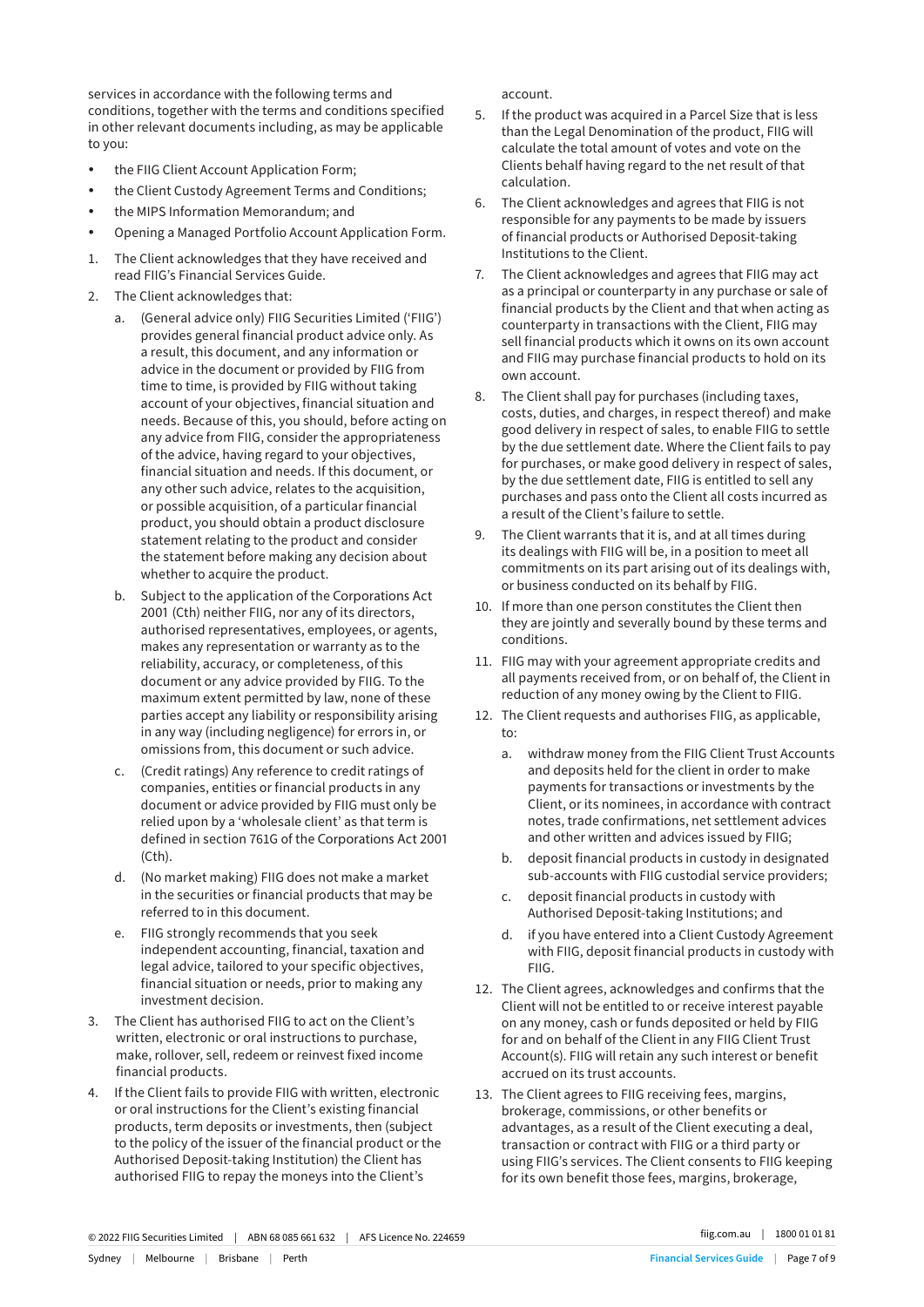commissions, or other benefits or advantages including those described in this FSG or any disclosure document, contract note, net settlement advice, trade confirmation or any other written advice that FIIG may give you.

- 14. The Client acknowledges that FIIG may pay fees, commissions, or other benefits or advantages, to its representatives as a result of the Client executing a deal, transaction or contract with FIIG or a third party and the Client consents to FIIG making those payments.
- 15. The Client acknowledges and consents to FIIG paying fees, commissions, or other benefits or advantages, to a third party who referred the Client to FIIG or to someone nominated by the third party.
- 16. FIIG may, at any time, reissue a contract note, trade confirmation, net settlement advice, or any other written advice, in order to correct any errors or omissions.
- 17. The Client shall notify FIIG in writing within two (2) business days of any change in the Client's name, residential or email address, telephone number or other material circumstances affecting the settlement of transaction.
- 18. The Client acknowledges that FIIG uses a Supplier in determining the value of your assets, being an independent valuation provider of fixed income pricing data and valuations.
- 19. The Client agrees, acknowledges and confirms that no Supplier makes any warranties, express or implied as to merchantability, fitness or any other matter. The Supplier shall have no liability to the Client or any third party for any errors, omissions or malfunctions in relation to the services it provides to FIIG.
- 20. The Client acknowledges that the services provided by the Supplier to FIIG are intended for use as an aid to institutional investors, registered brokers or professionals of similar sophistication in making informed judgments concerning securities.
- 21. The Client accepts responsibility for, and acknowledges that the Client will exercise independent judgment in the selection of relevant services, selection of the use or intended use of such services, and any results obtained. Nothing contained in this clause shall be deemed to be a waiver of any rights existing under applicable law for the protection of the Client.
- 22. Neither FIIG nor any Supplier shall be liable for any claim or demand against the Client by a third party.
- 23. The Client undertakes:
	- a. not to use the Valuation Information for any other purpose or disseminate the Valuation Information further to any other third parties. "Valuation Information" means any information obtained from or derived through extraction, selection, manipulation or processing of any information or data provided to the Client in connection with the services provided by FIIG; and
	- b. to indemnify and hold harmless FIIG, for its own benefit and for the benefit of its Suppliers and their affiliates, from and against any losses, damages, liability and costs (including reasonable attorney's fees), resulting directly or indirectly from any claim or demand against a Supplier by a third party arising out of or related to the accuracy or completeness of any services or Valuation

Information received by the Client, or any data, information, service, report, analysis or publication derived therefrom.

- 24. If the Client receives Valuation Information from FIIG and/or the Supplier containing evaluations, rather than market quotations in relation to certain securities, the Client acknowledges and agrees that:
	- a. evaluated securities are typically complicated financial instruments. There are many methodologies (including computer-based analytical modelling and individual security evaluations) available to generate approximations of the market value of such securities, and there is significant professional disagreement about which is best. No evaluation method, including those used by the Supplier, may consistently generate approximations that correspond to actual traded prices of the instruments;
	- b. the Supplier's methodologies used to provide the pricing portion of certain Valuation Information may rely on evaluations. However, the Client acknowledges that there may be errors or defects in the Suppliers' software, databases, or methodologies that may cause resultant evaluations to be inappropriate for use in certain applications;
	- c. the Client will assume all responsibility for edit checking, external verification of evaluations, and ultimately the appropriateness of use of evaluations and other pricing data regardless of any efforts made by the Supplier in this respect; and
	- d. the Client shall indemnify and hold completely harmless FIIG, for its own benefit and for the benefit of its Suppliers, from any and all losses, damages, liability and costs (including attorney's fees) resulting directly or indirectly from any claim or demand against any Supplier by a third party arising out of, or related to, errors, defects, or inappropriate evaluations that are made available to the Client.

# **Privacy Policy and Collection Statement**

## **Your privacy is important to us**

FIIG Securities Limited ("FIIG") has created this Privacy Policy and Collection Statement ("Privacy Policy") in order to demonstrate FIIG's firm commitment to your privacy. FIIG is bound by the Privacy Act 1988 and the Australian Privacy Principles.

FIIG will update this Privacy Policy as required. If it is changed, the changes will be included in FIIG's Financial Services Guide and posted on www.fiig.com.au so that you are always aware of the sort of information collected, how the information may be used, and under what circumstances it may be disclosed by FIIG.

Please note that if at any time FIIG is required by law to release information about you or your organisation, FIIG must cooperate fully. This Privacy Policy does not apply to acts or practices of FIIG that are directly related to employee records of current or former employees.

# **What sort of information does FIIG collect?**

The personal information FIIG collects includes (but is not